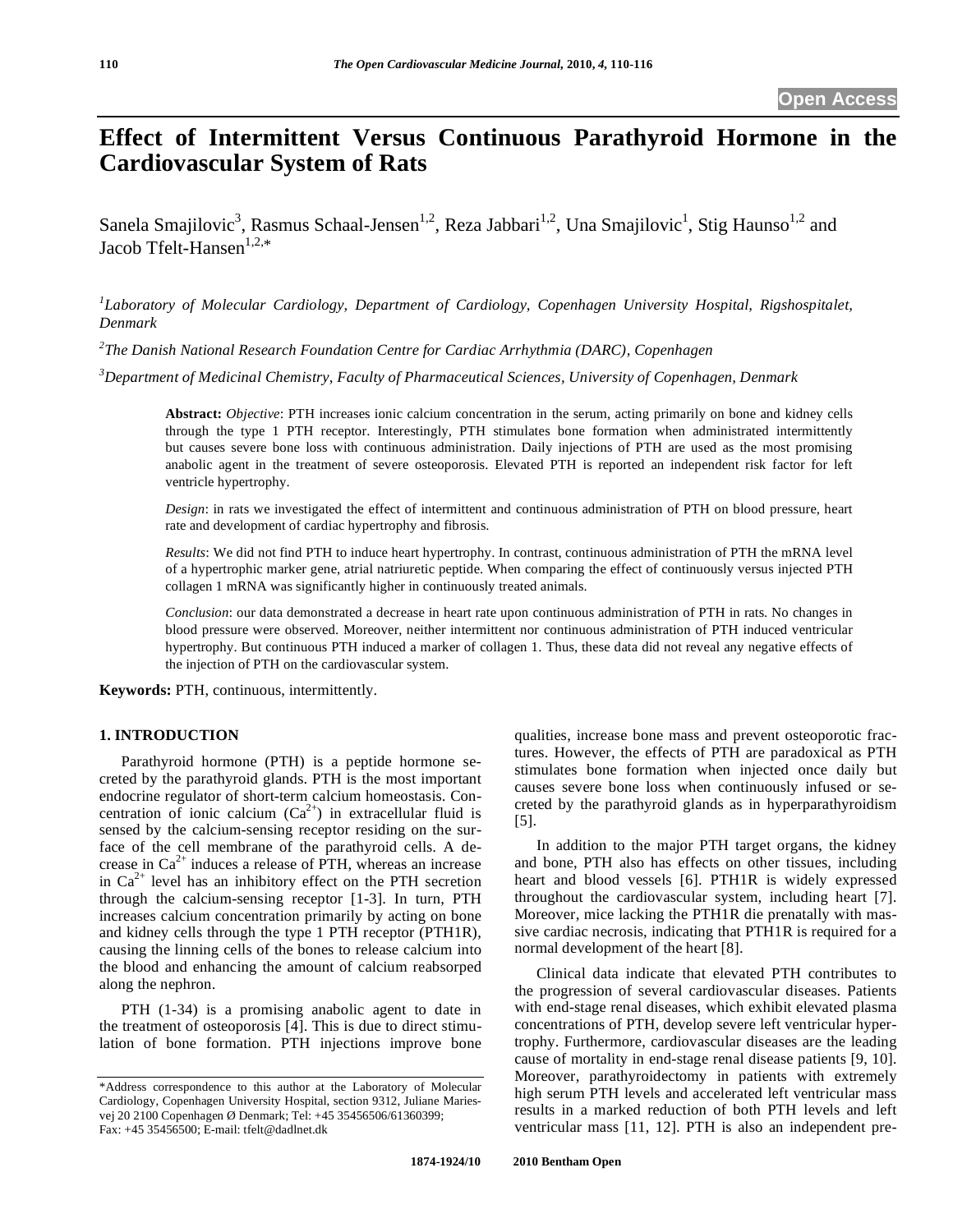dictor of left ventricular mass by high estimated with Mmode echocardiography in males older than 59 years and females younger than 60 years [13]. This effect is only seen when PTH is substantially elevated.

 These clinical data are supported by *in vitro* studies that demonstrate a direct hypertrophic effect of PTH on isolated adult ventricular cardiomyocytes [14]. Moreover, PTH increases beating frequency and  $Ca<sup>2+</sup>$  influx of cardiomyocytes [15, 16].

 In this study, we aimed to investigate the effect of intermittent and continuous administration of PTH on blood pressure, heart rate and development of heart hypertrophy and fibrosis in rats.

# **2. METHODS**

#### **2.1. Animal Model**

 Male Wistar rats 200–220 g were anesthetized by subcutaneous injection of Hypnorm/ Dormicum for a chronic catheterization procedure. Through the right internal carotid artery, one catheter (medical-grade Tygon tubing) was placed with its tip in the ascending aorta. The catheter was subsequently filled with a solution containing 0.5 ml glucose (500 g/l), heparin (100 IU) and streptokinase (5000 IU) and plugged with a nylon pin. Each catheter was immediately externalized through the neck skin region and secured by a polyester felt disk placed in the subcutis [17].

 Following the catheter implantation, the rats were housed individually (12 h light/ 12 h dark) with unlimited amounts of standard rat chow and tap water. Post-operatively, the rats were allowed to recover for at least 5 days in order to obtain their pre-operative weight.

 Before entering the test program both test and control animals base-line blood pressure (BP) were measured using pressure transducers (Baxter Corp) connected to the right arterial catheter. Hart rate (HR) was derived from the arterial pressure signal. Tracings of the variables were displayed on a Watanabe linear recorder (Watanabe Instruments Corp., Japan [17]).

 Animals were conscious and unrestrained throughout measurement of BP and HR. After baseline hæmodynamics were measured, PTH (1-34) was administered either continuous or pulsative during 2 weeks. Pulsative administrations were performed once daily  $(30 \mu g/kg/day)$  or twice daily  $(15 \mu g/kg/day)$  as a subcutaneous bolus injections of PTH. Continuous administrations were performed using an osmotic minipump (Alza Corp, 2002 12  $\mu$ l/d was placed subcutaneously delivering PTH  $(6 \mu g/day)$  or placebo (acetic acid (vehicle)) at a constant rate of  $12 \mu$  l/d throughout the study period.

 At the end of the study period the BP and HR of the animals were measured and recorded. Subsequently, all animals were sacrificed and blood samples were drawn from aorta and analysed on a Ciba Corning  $634$  Ca++ /pH Analyzer®, ion-selective electrodes to estimate the serum  $Ca^{2+}$  levels (ionic calcium) [18] . Hearts were removed and weighed (total weight, left and right ventricle weight) and snap frozen in liquate nitrogen. The length of the femur was measured before being snap frozen in liquid nitrogen.

 All experiments conform with the Guide for the Care and Use of Laboratory Animals published by the US National Institutes of Health NIH publication no. 85-23, revised 1996.

## **2.2. Quantification with Real-Time PCR**

 Total RNA was isolated from 10-30 mg of heart tissue (left ventricle) with RNeasy Fibrous Tissue Kit (Qiagen) after homogenization with a Mixer Mill 300MM (Retsch, Haan, Germany). RNA purity and concentration were determined by  $A_{260}$  and  $A_{280}$  measurement. First-strand cDNA was synthesised from 1μg of total RNA using Omniscript RT kit (Qiagen).

 Quantitative real-time PCR analyses were performed with the Rotor-Gene 3000 (Corbett Research, Mortlake, Australia) and Quantitect SYBR Green PCR Kit (Qiagen) as described previously [19]. The primers were:

 GAPDH, forward: 5'- GTC GGT GTG AAC GGA TTT  $G - 3'$ 

 GAPDH, reverse: 5'- CTT CCC GTG GGT AGA GTC  $AT - 3'$ 

 Collagen-I, forward: 5'- AGC TTC ACC CTT AGC ACC AG -3'

 Collagen-I, reverse: 5'- GTG GTA ACG ATG GTG CTG TC -3'

 Collagen-III, forward: 5'- ACC AGG GTC GCC ATT TCT -3'

 Collagen-III, reverse: 5'- GCC TTC TAC ACC TGC TCC TG -3'

 Fibronectin, forward: 5'- GTT TTG ACA ACG GGA AGC AT -3'

 Fibronectin, reverse: 5'- TCT TCA GGT TCA GGC TTG  $CT -3'$ 

 ANP, forward: 5'- CCG GTA CCG AAG ATA ACA G-3'

ANP, reverse: 5'- CTC CAG GAG GGT ATT CAC C-3'

 The specificity of each set of primers was ensured by 1.4% agarose gel analysis and DNA sequence analysis (GATC Biotech, Konstanz, Germany). All mRNAs were quantified in duplicates and the results were normalized to the content of GAPDH within the same sample.

### **2.3. Calculations and Statistics**

 MAP was estimated, in mmHg, as diastolic pressure plus (systolic minus diastolic pressure) divided by 3. All data were analyzed with GraphPad Prism using two-tailed unpaired t-test.  $P < 0.05$  was considered significant. n= number of animals

#### **3. RESULTS**

### **3.1. Continuous Administration of PTH**

 A continuous infusion of PTH or vehicle was given for a period of 14 days. By end of the treatment, PTH animals were compared to vehicle treated animals (controls). PTH in the mini pumps was released as reflected in the serum ionized calcium level, as serum  $Ca^{2+}$  was significantly higher in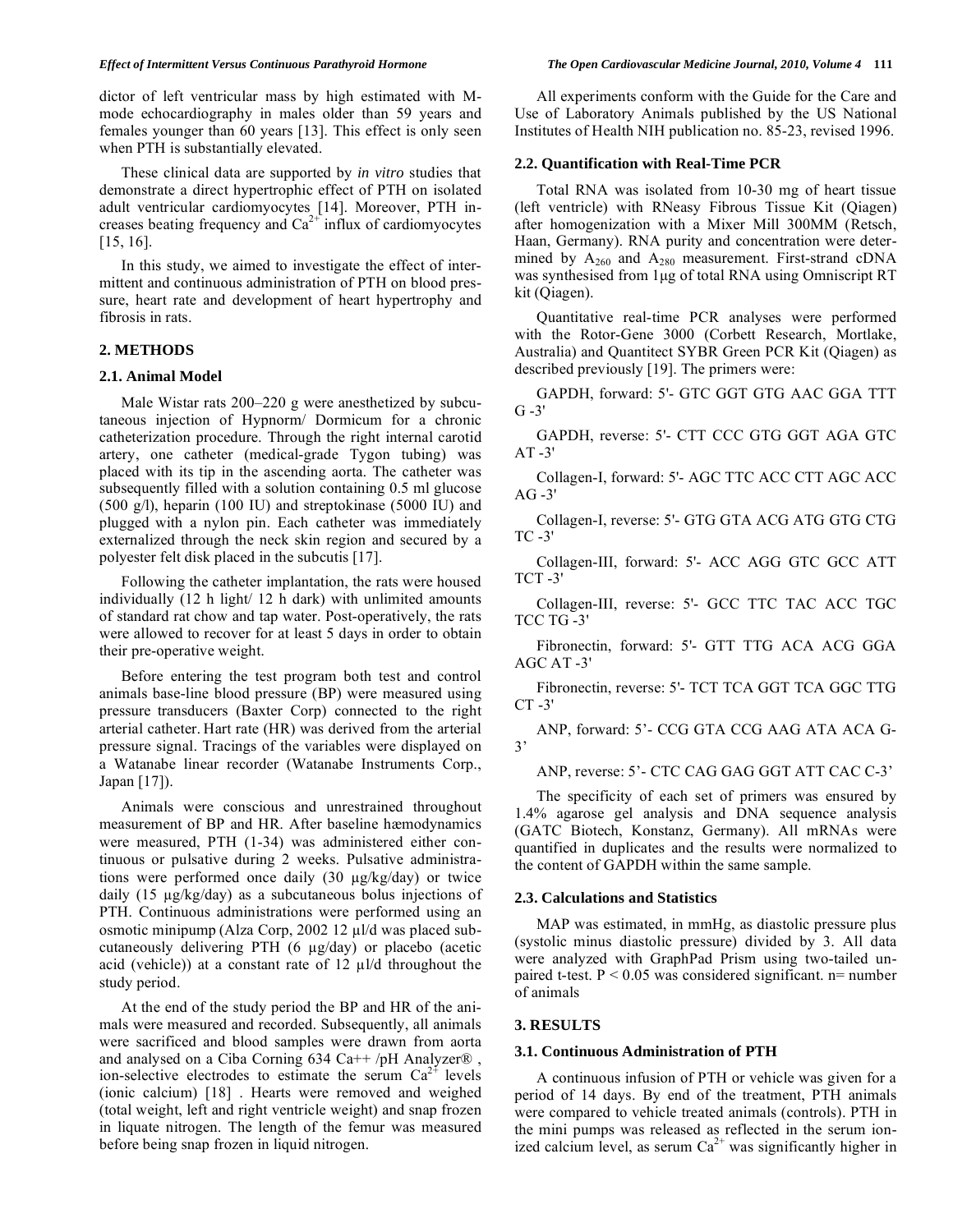the PTH treated animals compared with controls  $(p=0.02)$ (Fig. **1a**). No significant difference was found in body weight, lung weight, tibia length, or BP (data not shown). Moreover, no visible signs of heart hypertrophy were observed, as measured by the left ventricle mass (Fig. **1b**). However, mRNA level of a hypertrophic marker gene, atrial natriuretic peptide (ANP), was significantly increased in the PTH treated animals (p=0.04) (Fig. **2a**). No changes in mRNA levels of fibrotic gene markers, collagen 1, collagen 3 and fibronectin were observed (Figs. **2b-d**). In the end of the experiment, heart rate tended to be lower in the PTH treated animals (no significance, p=0.08) (Fig. **3a**). No difference was observed before the experiment (Fig. **3b**).

a

a

ANP mRNA/GAPDH (arbitary units)  $0.6$ 

O.

O.  $0.3$ 

 $0.2$ 

 $0.1$  $0.0$ 

0.0026  $1.8$ weight 0.0025  $1.7$ Serum Ca<sup>2+</sup> 0.0024 Left ventricel/body  $1.6$ 0.0023  $1.5$ 0.0022  $1.4$ 0.0021  $1.3$ Control РŤН Control

**Fig. (1).** Effect of continuous administration of PTH on: (a) Serum Ca<sup>2+</sup> level. (b) Left ventricle mass. Each point represents a value from an individual rat.

b

Collagen1 mRNA/GAPDH<br>mRNA

(arbitary units)

 $2.0$ 

 $1.0$ 

n

 $0.0$ 



**Fig. (2).** Left ventricular expression of mRNAs for atrial natriuretic peptide (ANP) (**a**), Collagen1 (**b**), Collagen3 (**c**) and Fibronectin (**d**) in rats treated with continuous administration of PTH. Each point represents a value from an individual rat.

Excluding 2 clear outliers in the control group, the change in the heart rate from baseline to end of the experiment (delta heart rate) was significantly lower in the PTH animals (p=0.01) (Fig. **3c**).

### **3.2. Intermittent Administration of PTH**

 Animals injected with PTH did not differ in body weight, lung weight or tibia length from animals injected with vehicle (data not shown). Serum  $Ca^{2+}$  tended to be higher in the PTH injected animals, however not significantly (Fig. **4a**). No changes in the left ventricle mass or ANP, collagen 3 and fibronectin mRNA levels were observed in the PTH treated



РТН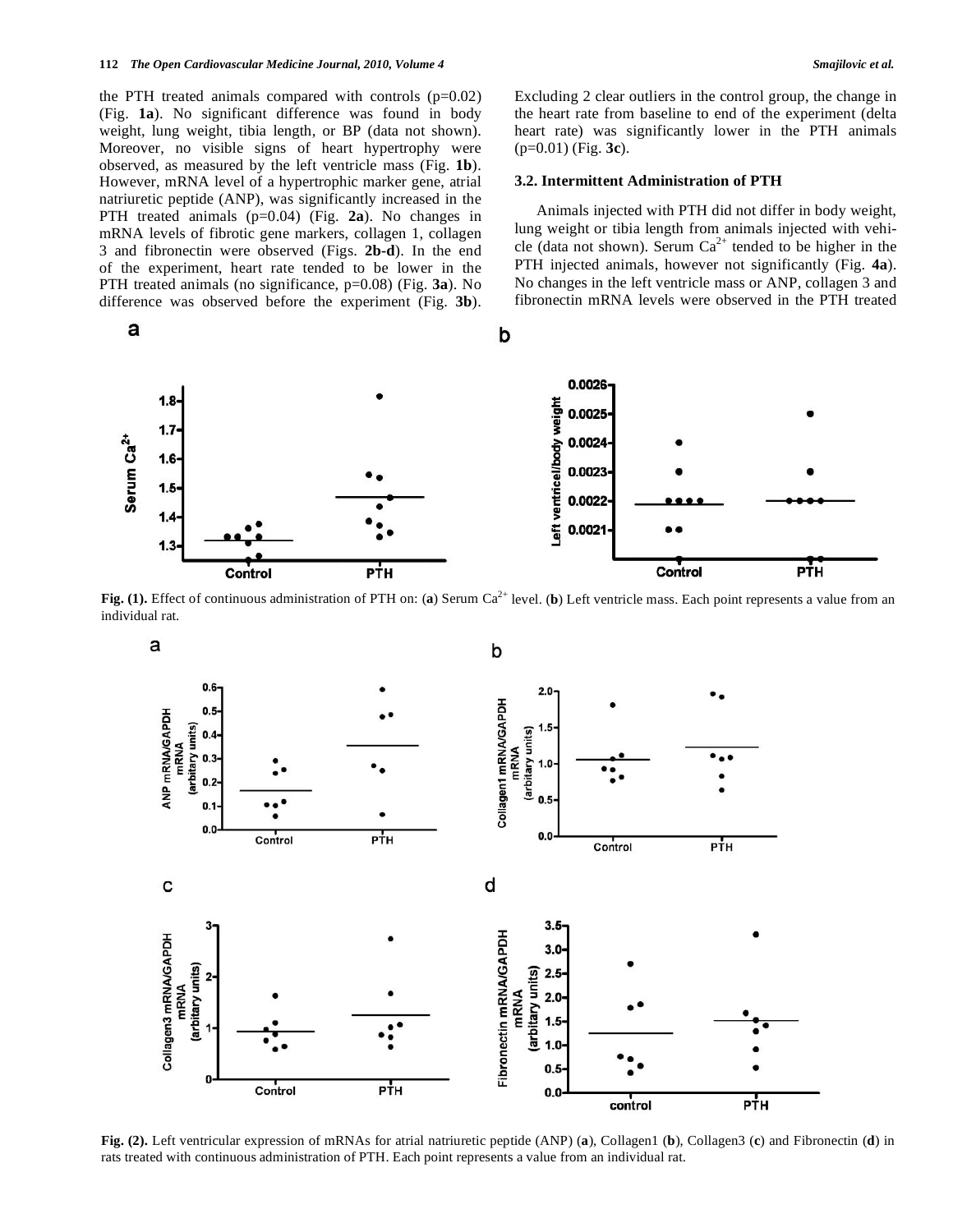group (Figs **4b**, **5a**, **5c**, and **5d**). Expression of collagen1 mRNA tended to be lower in the PTH injected animals, however not significantly (Fig. **5b**).

## **3.3. Continuous Versus Intermittent Administration of PTH**

 We compared animals treated with continuous and intermittent administration of PTH. No significant difference in body weight or left ventricle mass was observed (Figs **6a** and **6b**). Serum calcium tended to be higher in animals treated with continuous administration of PTH, however not significantly (Fig. **6c**). Moreover, expression of collagen 1 mRNA was significantly higher in continuously treated animals (p=0.03) (Fig. **7**).

#### **4. DISCUSSION**

 PTH is the most important regulator of calcium homeostasis and a key factor in the control of bone modelling. Interestingly, PTH has opposite effects on bone, depending upon the mode of application [5]. Brief daily exposures



**Fig. (3).** Effect of continuous administration of PTH on heart rate (BMP). (**a**) Heart rate by the end of the experiment. (**b**) Heart rate in the beginning of the experiment. (**c**) Delta heart rate (excluding 2 outliners from the control group). Each point represents a value from an individual rat.



**Fig. (4).** Effect of intermittent administration of PTH on: (a) Serum Ca<sup>2+</sup> level. (b) Left ventricle mass. Each point represents a value from an individual rat.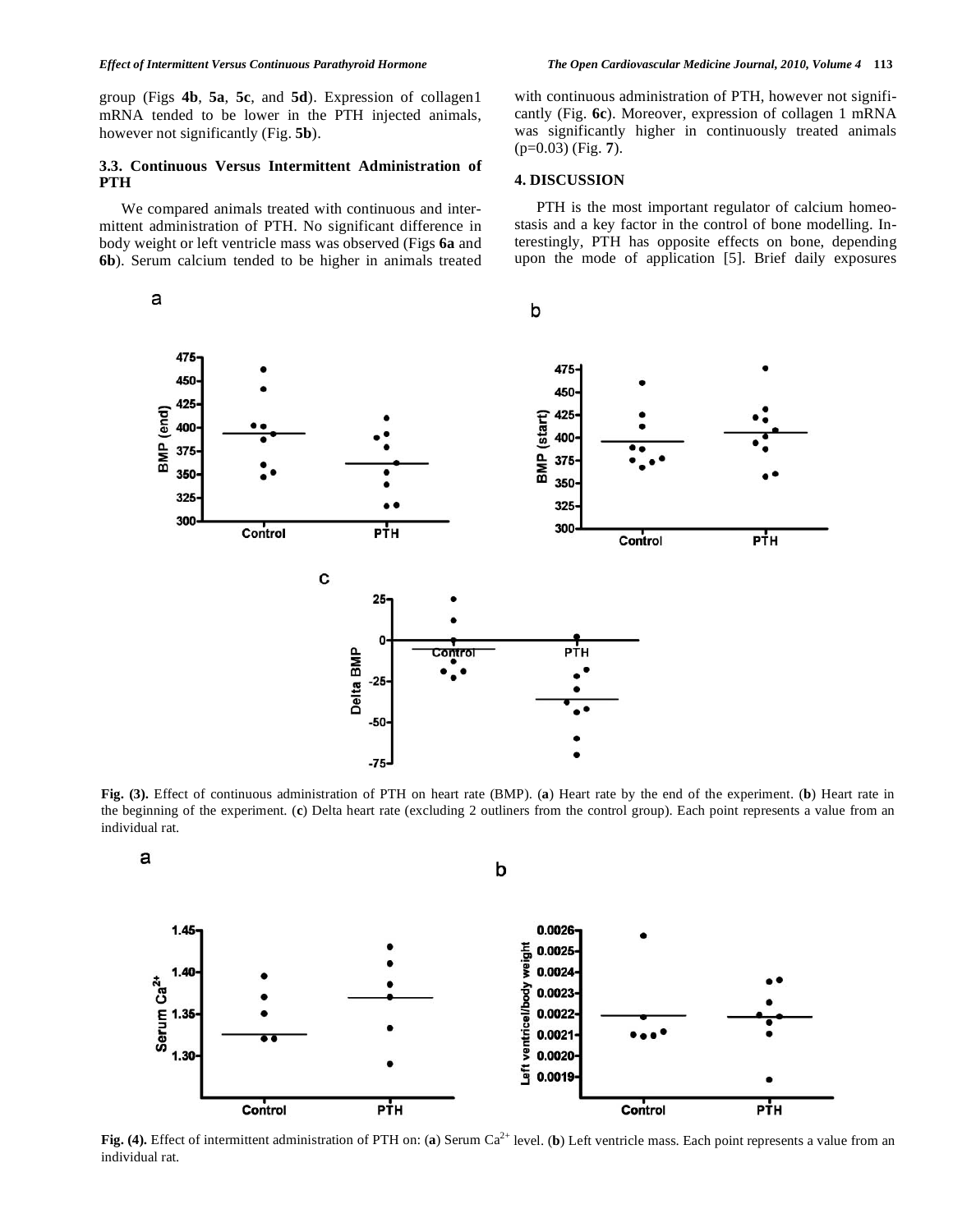

**Fig. (5).** Left ventricular expression of mRNAs for atrial natriuretic peptide (ANP) (**a**), Collagen1 (**b**), Collagen3 (**c**) and Fibronectin (**d**) in rats treated with intermittent administration of PTH. Each point represents a value from an individual rat.



**Fig. (6).** Effect of continuous versus intermittent administration of PTH on: (a) Body weight. (b) Left ventricle mass. (c) Serum Ca<sup>2+</sup> level. Each point represents a value from an individual rat.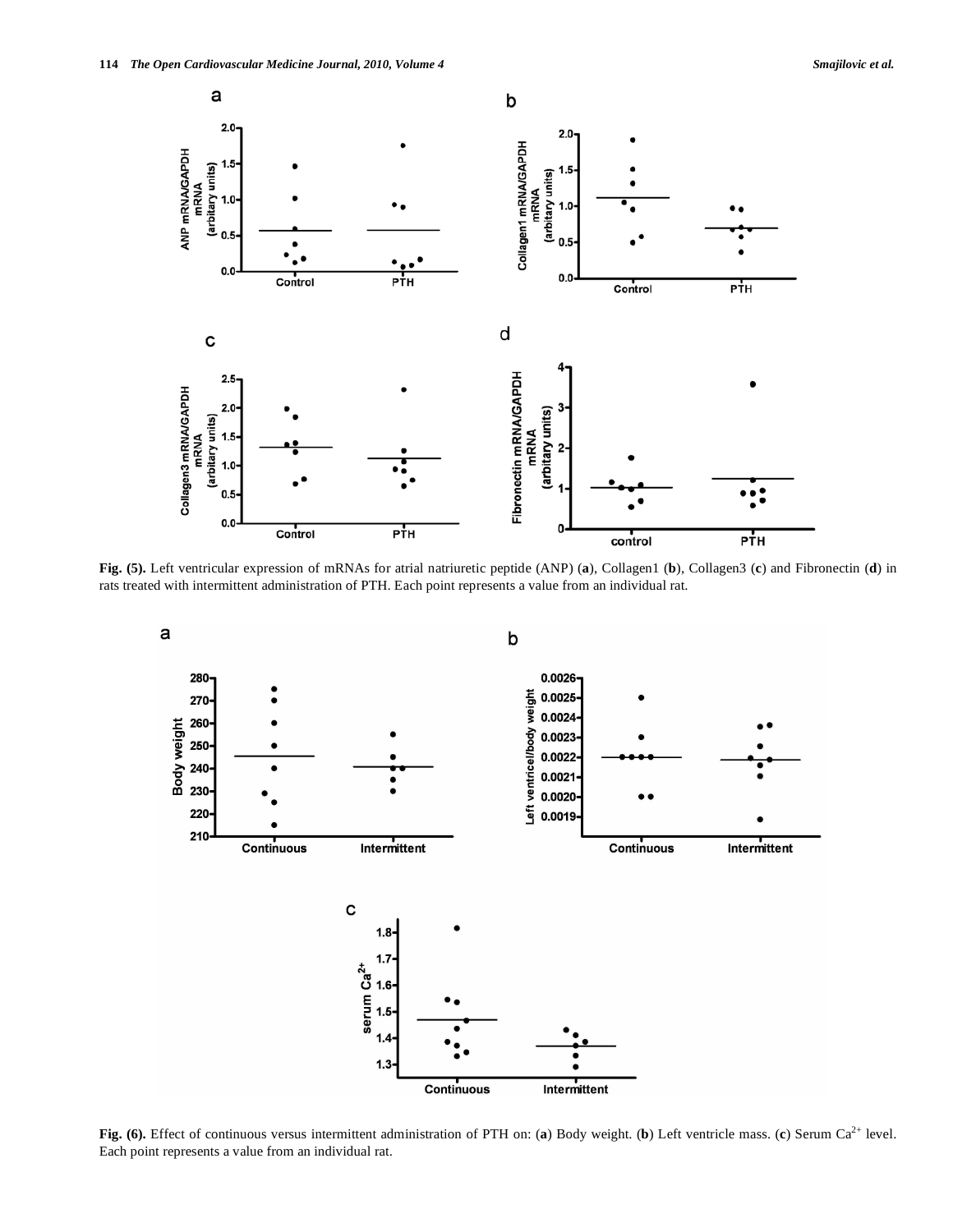result in anabolic effects, while continuously administration at a sustained level has catabolic effects. Daily injections of PTH are used as a novel and promising anabolic treatment for osteoporosis [4].



**Fig. (7).** Effect of continuous versus intermittent administration of PTH on left ventricular expression of mRNA for Collagen1. Each point represents a value from an individual rat.

 Although PTH acts primarely on bone and kidney cells, it is well known that cardiovascular cells are target cells for PTH [20]. PTH increases calcium influx in cardiomyocytes but decreases calcium influx in smooth muscle cells [20]. Moreover, PTH exerts a direct hypertrophic effect on cardiomyocytes and increases their beating frequency [14- 16].

 In this study, we examined effects of PTH on BP, heart rate and left ventricle mass in rats.

 The effect of PTH on BP is complex. It causes acute vasodilation and lowers BP in rats [21]. However, infusion of human PTH (1-34) in healthy volunteers causes an acute modest increase in BP [22]. Recently, Zaruba *et al*. observed a decrease in BP after PTH injections in mice [23]. This study did not include a control (vehicle treated) group, and can therefore not exclude that the decrease in BP occurred spontaneously over time and is not an effect of PTH.

 It is important to keep in mind the possibility of speciesrelated differences and of different short-term versus longterm BP effects of PTH. Although PTH causes acute decrease in BP in rats, it has been proposed that this acute BPlowering effect might be suppressed in the long run by an elevation of the BP that results from cellular calcium loading [24]. Accordingly, continuous administration of PTH did not have any effect on BP in our study.

 PTH has previously been demonstrated to induce an increase in heart rate both in cultured cardiomyocytes [15, 16] and in isolated perfused hearts [25]. Moreover, intermittent administration of PTH in rats has also been reported to produce an increase in heart rate [26]. However, in the present study, continuous PTH administration led to a slowing of the heart rate. Interestingly, it has previously been demonstrated that an overexpression of the PTH1R in rats decreases heart rate [27]. The mechanisms underlying this negative chronotropic effect are not clear.

 Our data, together with previous studies, suggest that intermittent administration of PTH leads to an acute increase in heart rate, while continuous administration of PTH decreases heart rate.

 PTH has previously been demonstrated to directly induce hypertrophy of isolated rat cardiomyocytes [14]. In addition, 70% of patients with end-stage renal disease, which exhibit elevated plasma PTH levels, suffer from severe left ventricular hypertrophy [10, 28]. Therefore, we investigated the effect of both intermittent and continuous administration of PTH on left ventricle mass. Neither treatment led to development of hypertrophy in our study, measured by left ventricle mass. However, expression of a hypertrophic marker gene, atrial natriuretic peptide (ANP), was significantly increased in animals treated with continuous administration of PTH compared with controls, suggesting that hypertrophic process appeared to begin. The lack of visible signs of a hypertrophic heart (increase in left ventricle mass) could be caused by a too short exposure compared with the human observations.

 We also investigated mRNA expression of fibrotic gene markers, collagen 1, collagen 3 and fibronectin. Neither treatment led to significant changes in expression of the fibrotic gene markers. However, level of collagen 1 mRNA tended to be lower in animals treated with intermittent administration of PTH.

 In summary, our data demonstrate, to our knowledge for the first time, a decrease in heart rate upon continuous administration of PTH in rats. No changes in BP were observed. Moreover, neither intermittent nor continuous administration of PTH induced ventricular hypertrophy or a fibrotic process in the timeframe of this study.

#### **ACKNOWLEDGEMENTS**

 This work was supported by grants from The Danish National Research Foundation and The John and Birthe Meyer Foundation to J.T.H.; and Copenhagen University to S.S.

#### **REFERENCES**

- [1] Smajilovic S, Tfelt-Hansen J. Calcium acts as a first messenger through the calcium-sensing receptor in the cardiovascular system. Cardiovasc Res 2007; 75: 457-67.
- [2] Pocotte SL, Ehrenstein G, Fitzpatrick LA. Regulation of parathyroid hormone secretion. Endocr Rev 1991; 12: 291-301.
- [3] Tfelt-Hansen J, Schwarz P, Brown EM, Chattopadhyay N. The calcium-sensing receptor in human disease. Front Biosci 2003; 8: s377-90.
- [4] Girotra M, Rubin MR, Bilezikian JP. The use of parathyroid hormone in the treatment of osteoporosis. Rev Endocr Metab Disord 2006; 7: 113-21.
- [5] Poole KE, Reeve J. Parathyroid hormone a bone anabolic and catabolic agent. Curr Opin Pharmacol 2005; 5: 612-7.
- [6] Bro S, Olgaard K. Effects of excess PTH on nonclassical target organs. Am J Kidney Dis 1997; 30: 606-20.
- [7] Urena P, Kong XF, Abou-Samra AB, *et al*. Parathyroid hormone (PTH)/PTH-related peptide receptor messenger ribonucleic acids are widely distributed in rat tissues. Endocrinology 1993; 133: 617- 23.
- [8] Qian J, Colbert MC, Witte D, *et al*. Midgestational lethality in mice lacking the parathyroid hormone (PTH)/PTH-related peptide receptor is associated with abrupt cardiomyocyte death. Endocrinology 2003; 144: 1053-61.
- [9] Bernardi D, Bernini L, Cini G, *et al*. Asymmetric septal hypertrophy in uremic-normotensive patients on regular hemodialysis. An